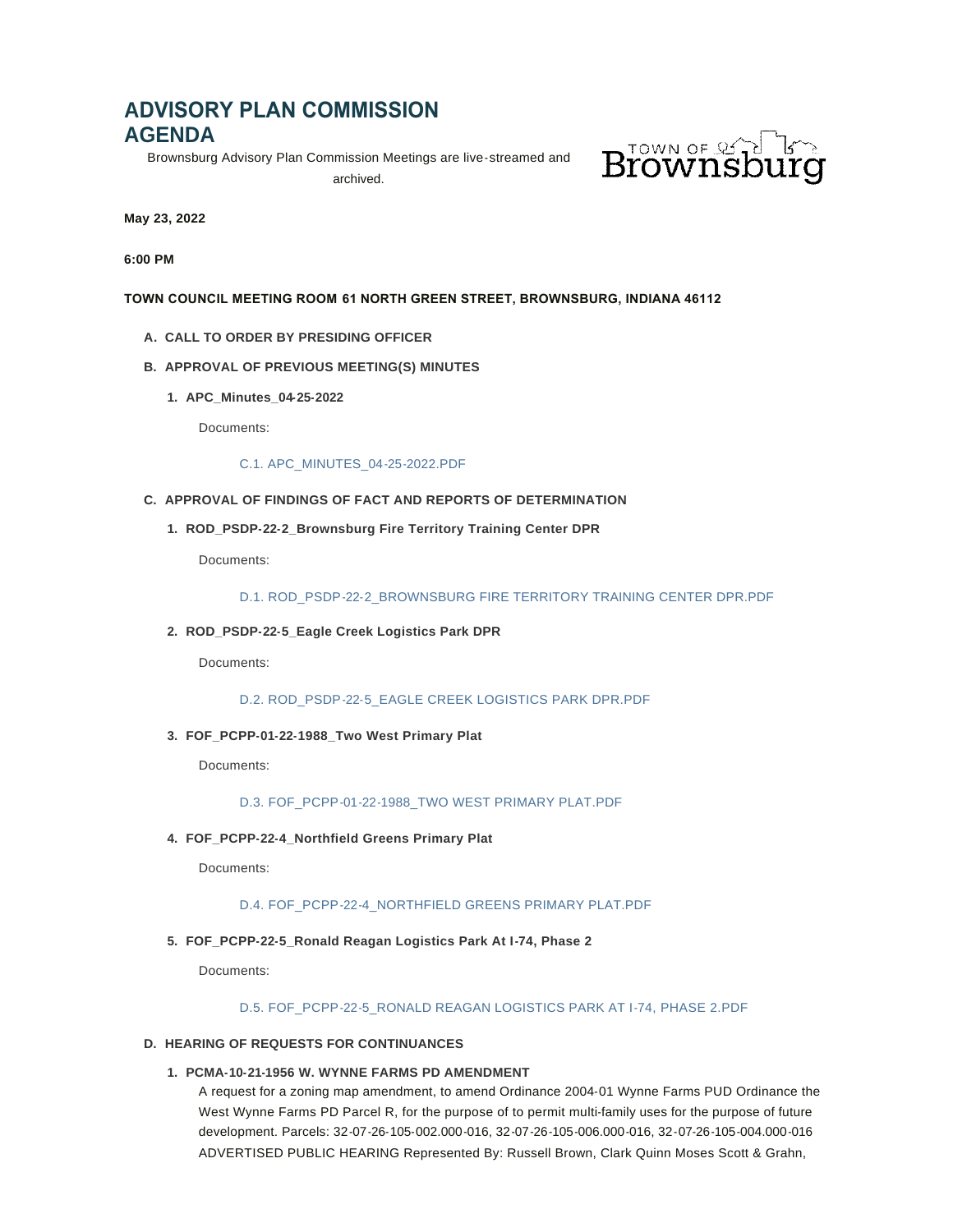## **DEVELOPMENT PLAN APPROVAL REQUESTS E.**

### **PSDP-22-3 PARK 136 ACORN STORAGE DPR (CONT. FROM APRIL) 1.**

A request for development plan review approval of 5 self-storage buildings with associated parking, in the Creekside Commons Planned Development (PD) District, on approximately 4.55 acres, located SW of the INTS of US HWY 136 and N CR 900 E. Parcels: 32-07-13-400-002.000-016 Represented By: Jordan Corbin, Holladay Properties

Documents:

[F.1.A. SYNOPSIS\\_PSDP-22-3\\_PARK 136 ACORN STORAGE DPR.PDF](https://www.brownsburg.org/AgendaCenter/ViewFile/Item/447?fileID=4499) [---F.1.B. TECH REVIEW\\_PSDP-22-3\\_PARK 136 ACORN STORAGE DPR.PDF](https://www.brownsburg.org/AgendaCenter/ViewFile/Item/447?fileID=4500) ---F.1.C. PARK\_136\_- [\\_ACORN\\_STORAGE\\_\\_DPR\\_COMMENT\\_RESPONSE\\_LETTER\\_TUE\\_MAY\\_3\\_2022\\_13-25-](https://www.brownsburg.org/AgendaCenter/ViewFile/Item/447?fileID=4501) 35.PDF --- F.1.D. PARK\_136 - ACORN\_STORAGE\_REVISED\_CONSTRUCTION\_PLANS\_5-6-22\_FRI\_MAY\_6\_2022\_14-38-25.PDF [---F.1.E. P](https://www.brownsburg.org/AgendaCenter/ViewFile/Item/447?fileID=4503)ARK\_136\_- \_ACORN\_STORAGE\_ARCHITECTURAL\_PLAN\_AND\_ELEVATIONS\_04012022\_FRI\_APR\_1\_2022\_15 -29-14.PDF

#### **PSDP-22-4 PARK 136 INDUSTRIAL DPR 2.**

A request for development plan review approval of a 62,400 sq. ft. building with associated parking, in the Creekside Commons Planned Development (PD) District, on approximately 6.80 acres, located SW of the INTS of US HWY 136 and N CR 900 E. Parcels: 32-07-13-400-002.000-016 Represented By: Jordan Corbin, Holladay Properties

Documents:

[F.2.A. SYNOPSIS\\_PSDP-22-4\\_PARK 136 INDUSTRIAL DPR.PDF](https://www.brownsburg.org/AgendaCenter/ViewFile/Item/448?fileID=4504) [---F.2.B. TECH REVIEW\\_PSDP-22-4\\_PARK 136 INDUSTRIAL DPR \(2\).PDF](https://www.brownsburg.org/AgendaCenter/ViewFile/Item/448?fileID=4527) [---F.2.C. P](https://www.brownsburg.org/AgendaCenter/ViewFile/Item/448?fileID=4505)ARK\_136 - INDUSTRIAL\_COMMENT\_RESPONSE\_LETTER\_FRI\_MAY\_6\_2022\_16-27-07.PDF [---F.2.D. P](https://www.brownsburg.org/AgendaCenter/ViewFile/Item/448?fileID=4506)ARK\_136\_- \_INDUSTRIAL\_REVISED\_CONSTRUCTION\_PLANS\_05062022\_FRI\_MAY\_6\_2022\_16-26-26.PDF [---F.2.E. P](https://www.brownsburg.org/AgendaCenter/ViewFile/Item/448?fileID=4507)ARK\_136\_- \_INDUSTRIAL\_ARCHITECTURAL\_ELEVATIONS\_04012022\_MON\_APR\_4\_2022\_16-02-34.PDF

#### **OLD BUSINESS F.**

#### **CONTINUED PUBLIC HEARINGS G.**

#### **PCMA-22-1 WESTBRANCH REZONE TO PD 1.**

A request for a Zoning Map Amendment to rezone the property from the General Agriculture (AG) district to the Planned Development (PD) district to allow for future mixed-use development, on approximately 31.19 acres, located at the southwest corner of E US Hwy 136 and CR 600 E. Parcels: 32-07-04-400- 011.000-016 ADVERTISED PUBLIC HEARING Represented By: Jon Dobosiewicz, Nelson & Frankenberger

Documents:

[H.1 2.A.SYNOPSIS\\_PCCZ-22-1 AND PCMA 22-1\\_ WESTBRANCH PD.PDF](https://www.brownsburg.org/AgendaCenter/ViewFile/Item/449?fileID=4508) [---H.1 2.B. REVISED\\_TECH REVIEW\\_PCMA-22-1\\_WESTBRANCH REZONE TO PD.PDF](https://www.brownsburg.org/AgendaCenter/ViewFile/Item/449?fileID=4509) [---H.1 2.C.TECH REVIEW\\_PCCZ-22-1\\_WESTBRANCH CONDITIONAL REZONE TO](https://www.brownsburg.org/AgendaCenter/ViewFile/Item/449?fileID=4510) PD.PDF [---H.1 2.D. W](https://www.brownsburg.org/AgendaCenter/ViewFile/Item/449?fileID=4511)ESTBRANCH\_TECH\_COMMENT\_RESPONSES\_03.28.22\_MON\_MAR\_28\_2022\_15- 36-00.PDF ---H.1 2.E. [WESTBRANCH\\_TECH\\_COMMENT\\_RESPONSES\\_03.28.22\\_MON\\_APR\\_11\\_2022.PDF](https://www.brownsburg.org/AgendaCenter/ViewFile/Item/449?fileID=4512) [---H.1 2.G. ONYX - RED LINE V8 TO V9 051022.PDF](https://www.brownsburg.org/AgendaCenter/ViewFile/Item/449?fileID=4513) [---H.1 2.H. WESTBRANCH PC INFORMATION BOOKLET 052322.PDF](https://www.brownsburg.org/AgendaCenter/ViewFile/Item/449?fileID=4514)

LLP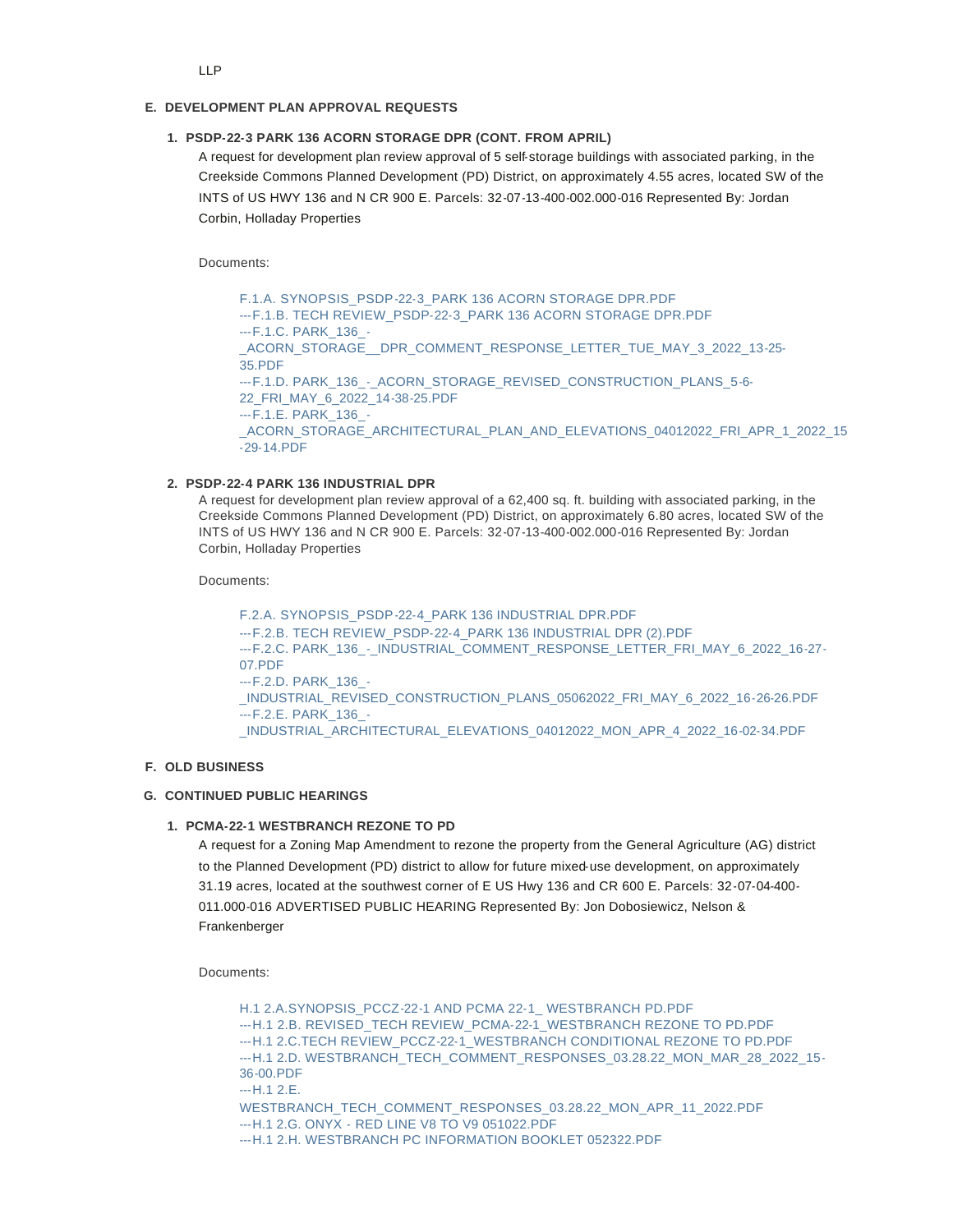# **PCCZ-22-1 WESTBRANCH CONDITIONAL REZONE TO PD 2.**

A request for a Conditional Zoning Map Amendment to rezone the property from the Hendricks County Agriculture Residential (HC AGR) district to the Planned Development (PD) district to allow for future mixed- use development, on approximately 13 acres of the 33.17 acre parcel, located immediately adjacent to the southwest corner of E US Hwy 136 and CR 600 E. Parcels: 32-07-04-400-005.000-015 ADVERTISED PUBLIC HEARING Represented By: Jon Dobosiewicz, Nelson & Frankenberger

## **PCMA-22-2 AUBURN RIDGE REZONE TO R3 3.**

A request for a Zoning Map Amendment to rezone the property from the General Agriculture (AG) district to the Hugh Density Single-family Residential (R3) district to allow for future residential development, on approximately 99.734 acres, located West of and adjacent to CR. 575 East, North of CR. 450 North, East of CR 500 East and South of the Enclave at Summer Ridge. Parcels: 32-07-16-100-003.000-016; 32-07- 16-200-011.000-016; 32-07-09-400-012.000-016; 32-07-09-400-023.000-016; 32-07-09-400-022.000-016; 32-07-09-300-012.000-016; 32-07-16-100-007.000-016; 32-07-16-100-002.000-016; 32-07-16-200-002.000- 016 ADVERTISED PUBLIC HEARING Represented By: Richard Henderson, Premier Land Company II, LLC

#### Documents:

[H.3.A. SYNOPSIS\\_PCMA-22-2 AUBURN RIDGE R3 REZONE.PDF](https://www.brownsburg.org/AgendaCenter/ViewFile/Item/451?fileID=4515) [---H.3.B. TECH REVIEW\\_PCMA-22-2\\_AUBURN RIDGE REZONE TO R3\\_COMBINED.PDF](https://www.brownsburg.org/AgendaCenter/ViewFile/Item/451?fileID=4516) [---H.3.C. AUBURN RIDGE TECH RESPONSES 4-8-22.PDF](https://www.brownsburg.org/AgendaCenter/ViewFile/Item/451?fileID=4517) [---H.3.D. AUBURN\\_RIDGE\\_LETTER\\_OF\\_INTENT\\_3-8-22\\_TUE\\_MAR\\_8\\_2022\\_15-15-09.PDF](https://www.brownsburg.org/AgendaCenter/ViewFile/Item/451?fileID=4518) [---H.3.E. AUBURN RIDGE - BROWNSBURG IN - TRAFFIC ENGINEERING ANALYSIS -](https://www.brownsburg.org/AgendaCenter/ViewFile/Item/451?fileID=4519) 10092021.PDF [---H.3.F CONCEPT PLAN 031722.PDF](https://www.brownsburg.org/AgendaCenter/ViewFile/Item/451?fileID=4520) [---H.3.G. AUBURN RIDGE PUBLIC COMMENTS.PDF](https://www.brownsburg.org/AgendaCenter/ViewFile/Item/451?fileID=4521)

## **NEW PUBLIC HEARINGS H.**

### **PCCZ-22-2 GARNER CONDITIONAL REZONE TO PD 1.**

A request for a Conditional Zoning Map Amendment to rezone the property from the Hendricks County Residential (HC RB) district to the Planned Development (PD) district to allow for future residential development, on approximately 38 acres, located at 7210 N County Road 800 E. Parcels: 32-02-35-300- 002.000-001 ADVERTISED PUBLIC HEARING Represented By: Robyn Crawford, PulteGroup

Documents:

[I.1.A. SYNOPSIS\\_PCCZ-22-2 GARNER PD.PDF](https://www.brownsburg.org/AgendaCenter/ViewFile/Item/452?fileID=4522) [---I.1.B. TECH REVIEW\\_PCCZ-22-2\\_GARNER REZONE TO PD\\_COMBINED.PDF](https://www.brownsburg.org/AgendaCenter/ViewFile/Item/452?fileID=4523) [---I.1.C. UPDATED GARNER INTRO PRESENTATION.PDF](https://www.brownsburg.org/AgendaCenter/ViewFile/Item/452?fileID=4524) [---I.1.D. GARNER\\_PUD\\_ORDINANCE-C\\_\(002\)-4.4.22\\_MON\\_APR\\_4\\_2022\\_16-37-37.PDF](https://www.brownsburg.org/AgendaCenter/ViewFile/Item/452?fileID=4525)

## **COMMUNICATIONS AND COMMITTEE REPORTS I.**

- **REPORT FROM DIRECTOR OF DEVELOPMENT SERVICES 1.**
- **MISCELLANEOUS BUSINESS J.**
- **ADMINISTRATIVE FILINGS K.**
	- **PSDP-22-10 FORMER KROGER REMODEL DPR AMEND. 1.**
	- **PSDP-22-11 FIRST MERCHANTS BANK ATM KIOSK DPR AMEND. 2.**
	- **CPSP-22-9 TALON WOODS FINAL PLAT 3.**
	- **CPSP-22-10 CREEKSIDE COMMONS SHOPPES LOT 3 FINAL PLAT 4.**
- **CASES FILED FOR FUTURE MEETINGS L.**
	- **PSDP-22-10 CREEKSIDE COMMONS BIG RED LIQUORS DPR 1.**